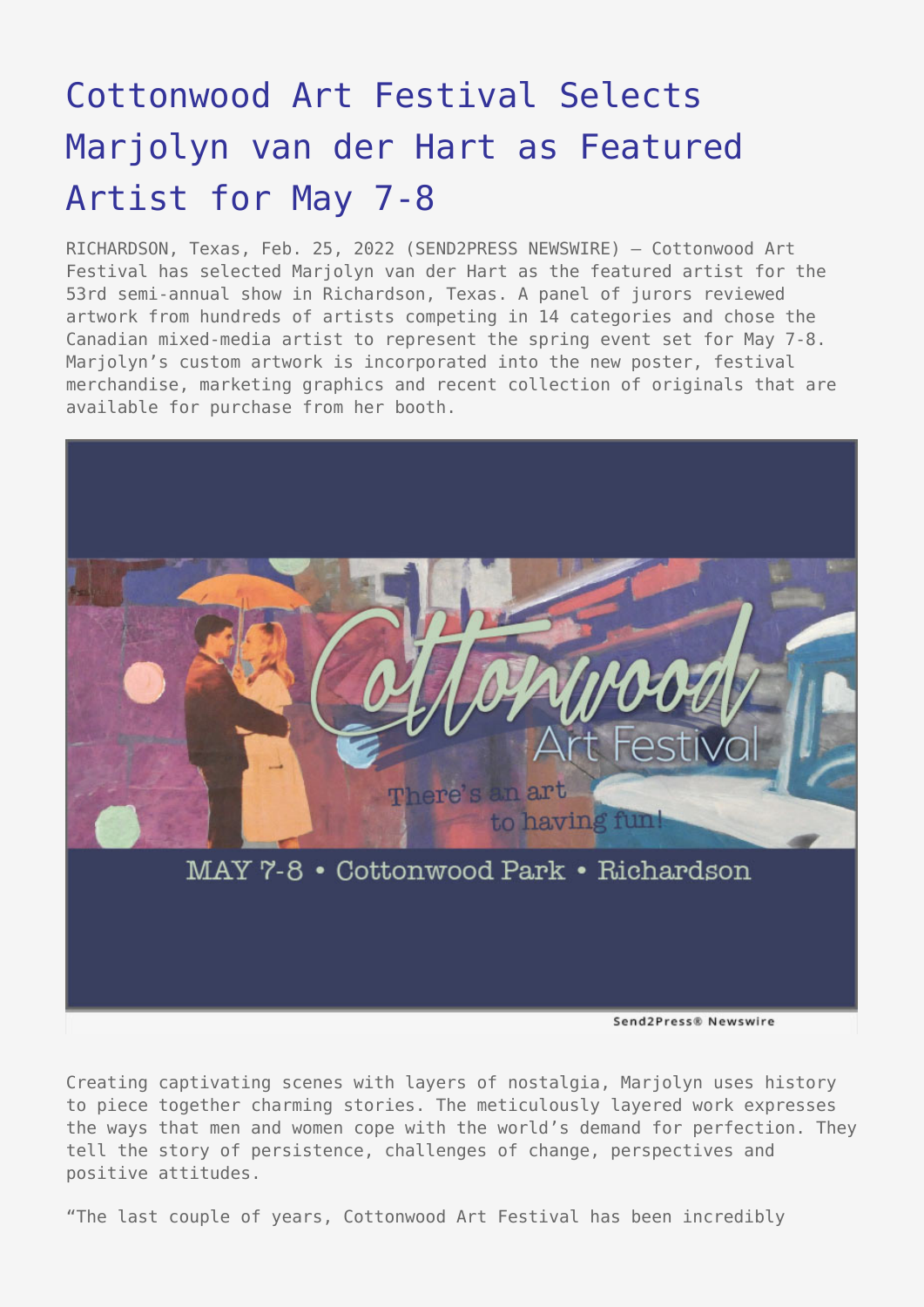supportive by promoting my work online," Marjolyn van der Hart said. "These lean years of not showing in person at festivals did not deter their art loving group of loyal collectors. I'm looking forward to seeing and thanking the Cottonwood patrons in person for their generosity by sharing a new body of work that brings them a bit of nostalgia and joy."

Mariolyn's art captures the realistic need to normalize the challenges of work and home balance. Her work encourages stimulated self-esteem, promotes self-empowerment and accepts that an occasional escape from the bindings of reality is not only tranquil, but often a requirement for self-regulation.

The artist along with her family reside in Toronto and she travels extensively throughout North America showing her work at prestigious art fairs, including Cottonwood Art Festival. Marjolyn is represented by Blue Crow Gallery in Toronto and Wall Space Gallery in Ottawa, Canada.

## **Admission, Hours, and Location Information:**

Admission for Cottonwood Art Festival is free and open to the public on May 7-8. The event is held at Cottonwood Park located at 1321 W. Beltline Road in Richardson, Texas.

Hours for the 2022 Spring Festival are:

- $\bullet$  Saturday, 10 a.m. 7 p.m.
- Sunday, 10 a.m.-5 p.m.

#### **Festival Food, Beverages and Activities:**

- Within the gates guests are welcome to stroll beneath the shaded trees and meander through the rows of art. They'll also discover a Food Court, Courtyard Beer Tent, live music on stage and ArtStop area for children of all ages.
- The Food Court offers a variety of Festival favorites such as corn dogs, funnel cakes, gyros, tacos, and more. Booth and food truck vendors accept cash or credit cards.
- The Lakeside Courtyard Beer Tent includes craft beer, wine and margaritas for patrons 21 years and older with valid identification.
- Live entertainment on two stages features performances by Matthew Fiock, The Shepherds, Retrophonics, Maylee Thomas Band, and Midnight Soul. A full lineup and schedule of performances will be announced soon.
- ArtStop is where kids can learn that there's an art to having fun at Cottonwood Art Festival. These hands-on activity stations provide an introduction into weaving, painting, clay pottery, and jewelry.

### **Festival Parking:**

Parking is available across from the festival grounds at the Richardson High School football stadium. Shuttles are provided throughout the weekend to and